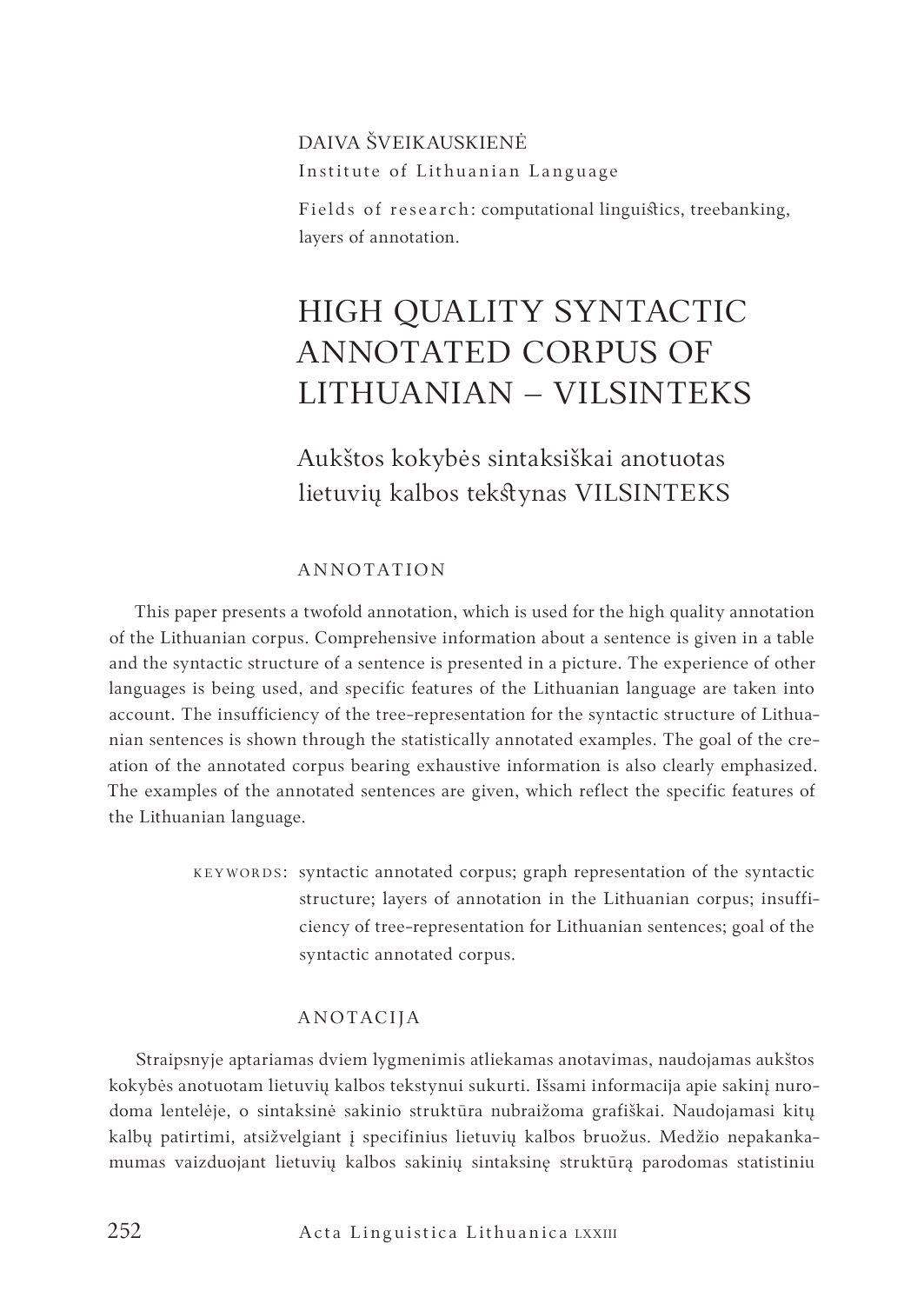High Quality Syntactic Annotated Corpus of Lithuanian – VILSINTEKS

metodu anotuotų sakinių pavyzdžiais. Straipsnyje taip pat aiškiai pabrėžiamas anotuoto tekstyno, kuriame bus sukaupta išsami informacija, kūrimo tikslas. Pateikiami anotuotų sakinių pavyzdžiai, atspindintys specifinius lietuvių kalbos bruožus.

ESMINIAI ŽODŽIAI: sintaksiškai anotuotas tekstynas, sakinio struktūros vaizdavimas grafu, tekstyno anotavimo lygmenys, medžio nepakankamumas vaizduojant lietuvių kalbos sakinius, tekstyno kūrimo tikslas.

### 1. INTRODUCTION

The first annotation of corpora was a part of speech tagging POST [Church 1988: 136]. Such annotation is found in the Penn Treebank. Later, other sentences, carrying the syntactic information, were introduced. They were represented by using various schemes [Atwell et al. 2000: 12]. In 2012 Köhler mentioned the following: "...there is no general standard as to how corpora should be structured and notated" [Köhler 2012: 32]. Therefore, the Lithuanian corpus VILSINTEKS is annotated, bearing in mind the specific features of the Lithuanian language – a large amount of inflexion and a free word order in a sentence.

Of the two leading types of syntactic structure representation, which are the phrase structure grammar and dependency grammar, the latter was chosen for Lithuanian because "...dependency grammar has appealed most to students of languages with relatively free word order…" [Kay, Gawron and Norvig 1994: 55].

The most common representation of the syntactic structure is a tree [Allen 1987: 41]. The name of the syntactically annotated corpus – *treebank* – is related to this term. The name of the Lithuanian treebank does not contain the word 'tree', because the syntactic structure of some Lithuanian sentences is represented by a graph with a cycle, that is, it does not meet the conditions established by the definition of a tree, as a tree is a connected acyclic graph [Swamy, Thulasiraman 1984: 33]. The acronym VILSINTEKS means VILniaus SINtaksinis TEKStynas – Vilnius syntactic corpus.

# 2. ANNOTATION OF THE LITHUANIAN CORPUS

Recently, much has been said and written about the low degree of computerization of the Lithuanian language. According to the data of the META-NET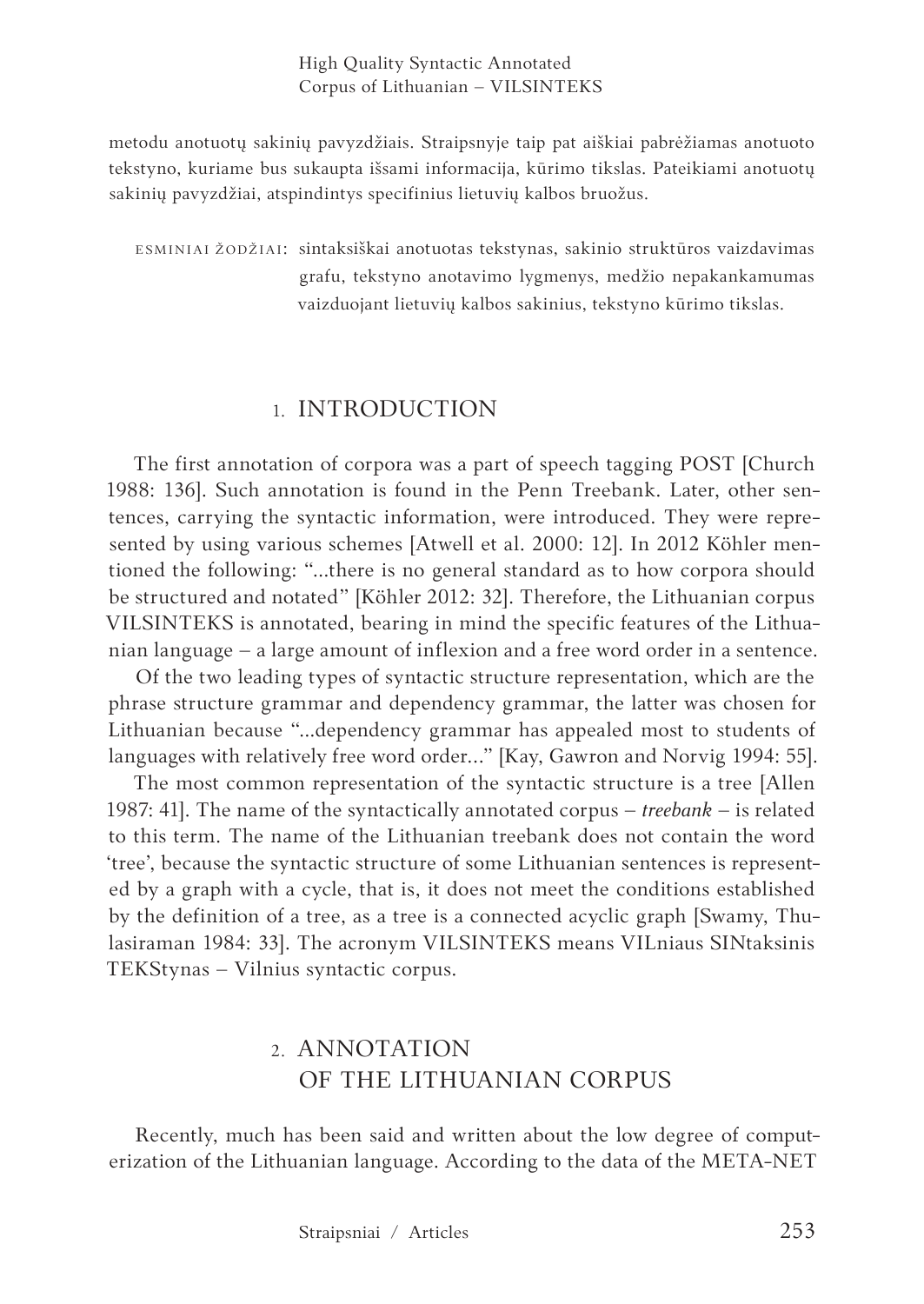project, Lithuanian belongs to the group of the least computerized European languages [Vaišnienė, Zabarskaitė 2012: 35]. The software created for other languages does not produce satisfactory results when it is applied to the Lithuanian language. It is high time to speak not about the low computerization of the Lithuanian language but about the quality of its computerization. Thus, it is worth looking back at the Lithuanian language and trying to create one's own software for the computerization of the Lithuanian language so as to produce high quality computerization of the Lithuanian language.

The first endeavors in the syntactic annotation of the Lithuanian corpus were made in 2013. The syntactic annotated corpus VILSINTEKS was created at the Institute of the Lithuanian Language in Vilnius. We aim at providing as much data as possible regarding a sentence, especially if they happen to be the data which are needed during the process of translation. Exhaustive information is given in the Prague Dependency Treebank, which has a three-level annotation [Hajič 2000: 103]. More levels of annotation in one picture could not



FIGURE 1. Example of the syntactic structure of the Lithuanian sentence *Jie gali būti kitokie – They can be different*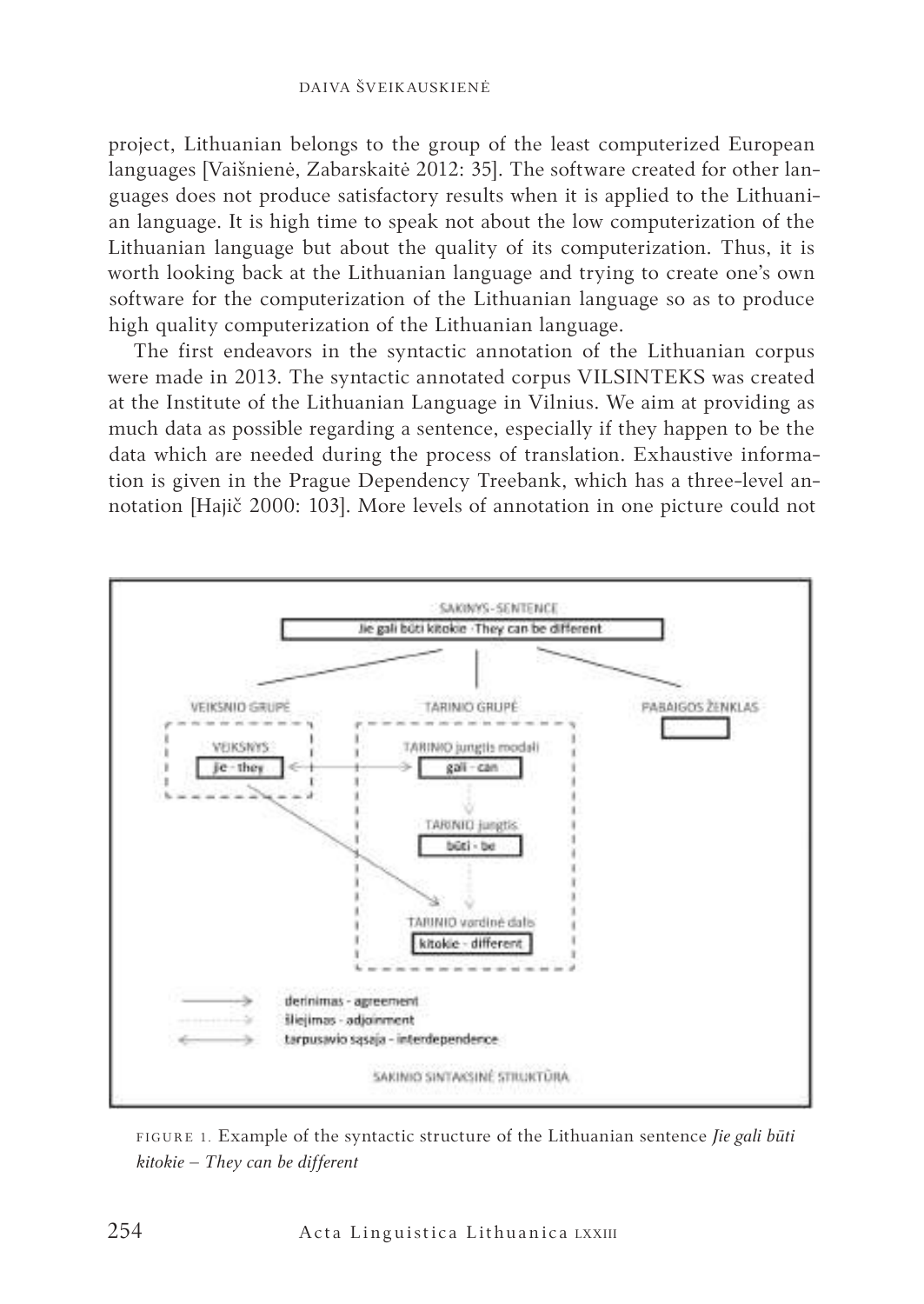be achieved so we decided to divide the representation of information into two parts when we deal with Lithuanian sentences: a table, which contains the morphological, syntactic and semantic information, while the syntactic structure should be presented in a picture.

A graph with cycles is used for Lithuanian sentences because a tree is not able to reflect the entire syntactic information which the Lithuanian sentence contains. The predicative attribute depends on two parts of the sentence: on the subject or the object, and on the predicate. These relationships are expressed formally and could not be ignored (for more details, see Šveikauskienė 2005: 412).

Figure 1 shows the syntactic structure of a title sentence. It contains a predicative, which has formally expressed relationships with the subject and the predicate, and both relationships must be represented by annotating the corpus.



FIGURE 2. Statistically parsed sentence *Kas nerizikuoja, tas negeria šampano, bet graudžiai ir neverkia (Who does not risk, that does not drink champagne but does not cry tearfully either)* [Kapočiūtė, Nivre, Krupavičius 2013: 15]



FIGURE 3. Statistically parsed sentence *Bet štai pro medį, kuriame sėdėjau, praslinko didelis šešėlis (But here through the tree in which I sat passed a small shadow)* [Kapočiūtė, Nivre, Krupavičius 2013: 15]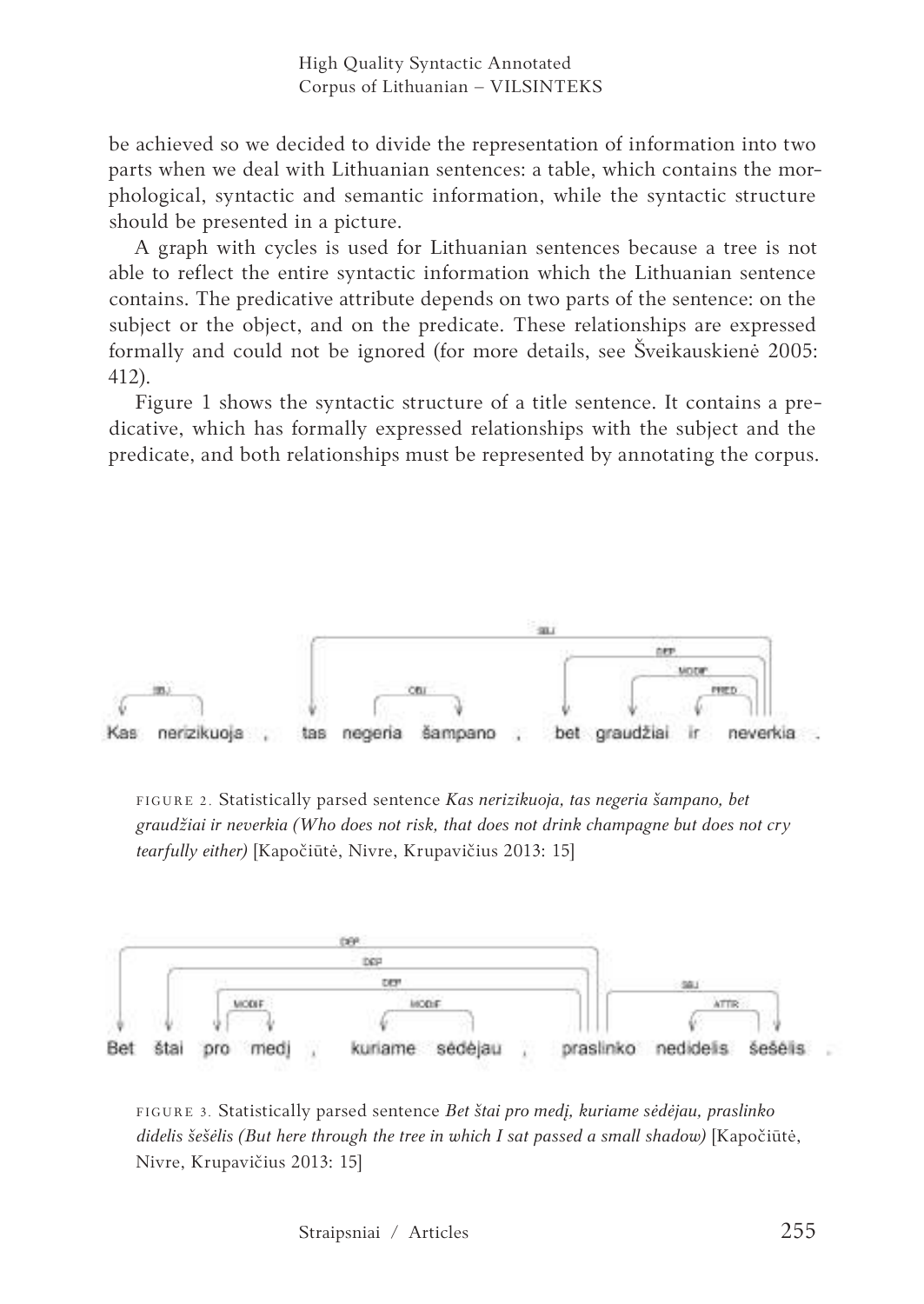The predicative must have the ending agreeing with the subject and at the same time it is adjoined to the predicate; that is, it is not an attribute of the subject.

The first attempts to syntactically annotate the Lithuanian corpus demonstrated that the software crated for other languages did not produce good results in the Lithuanian language. Some 1500 sentences were annotated statistically at Kaunas University of Technology [Kapočiūtė, Nivre, Krupavičius 2013: 12]. The presented results showed the insufficiency of the information hidden in the



FIGURE 4. VILSINTEKS parsed sentence *Kas nerizikuoja, tas negeria šampano, bet graudžiai ir neverkia*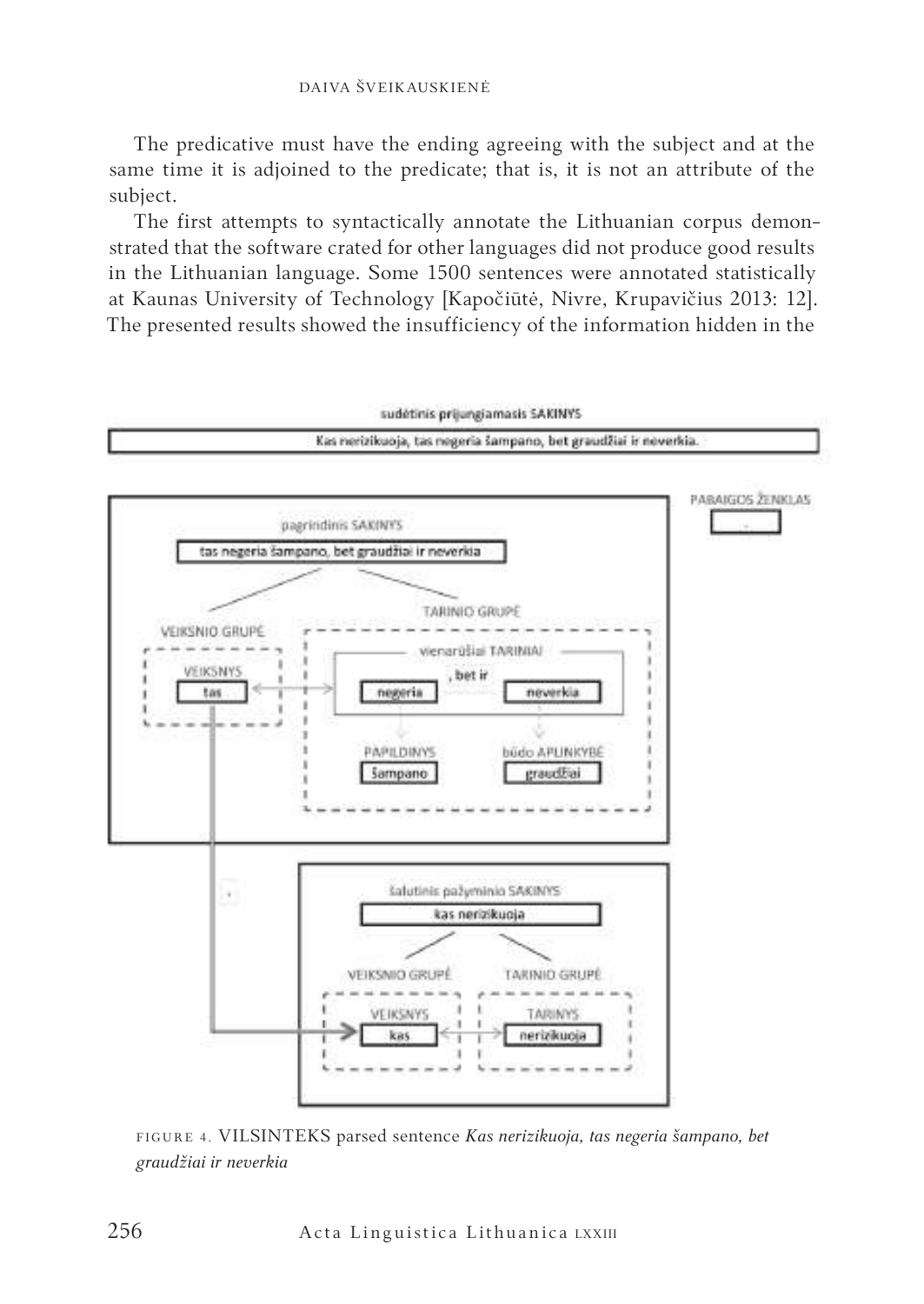#### sudėtinis prijungiamasis SAKINYS

### Bet štai pro medį, kuriame sėdėjau, praslinko nedidelis šešėlis.



FIGURE 5. VILSINTEKS parsed sentence *Bet štai pro medį, kuriame sėdėjau, praslinko nedidelis šešėlis*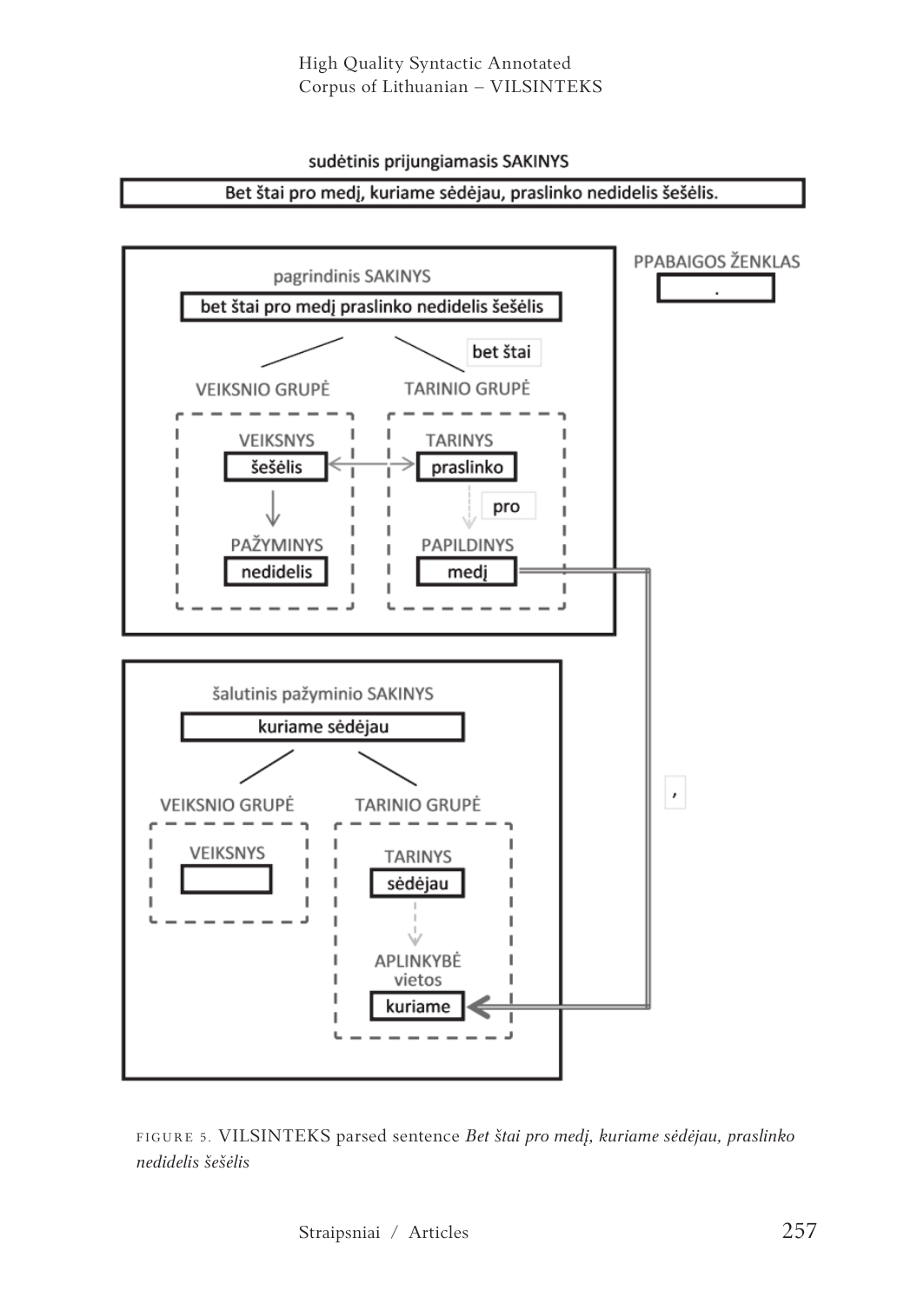structure of sentences. The two figures illustrate two parsed sentences, both lacking very important information. The first sentence lacks the arrow between the predicate *negeria* and subject *tas* (Figure 2).

In the second sentence the agreement relationship is not shown between two words *medį* and *kuriame*, which have agreeing endings (Figure 3) when the authors in the same article wrote: "an adjective modifying a noun has to agree in GENDER, NUMBER and CASE".

The words *medį* and *kuriame* have to agree in gender and number, and this information is absent in the structure of the sentence. It is difficult to agree that the relations between the words *kuriame sėdėjau - in which I sat* and *pro medį through the tree* are of the same type.

These sentences annotated according the method used in VILSINTEKS are shown in Figure 4 and Figure 5 respectively.

## 3. LAYERS OF ANNOTATION IN THE TABLE

The information in the table has three types:

- Information about the whole sentence,
- Information about the words in the sentence,
- Non-grammatical information about the words and the sentence.

### 3.1. Information about the Whole Sentence

Information regarding the whole sentence consists of its code, that is, its position in the corpus, its type, and its features. The feature of the sentence is its characteristic taking into account its function in the text, that is, whether it is a title, an author, a subtitle or a text sentence. The type of the sentence indicates communicative information, that is whether it is declarative, imperative, interrogative, etc., and structural information: personal, impersonal, elliptical, simple, composite sentence, etc. [Ambrazas 1997: 573].

### 3.2. Information about the Words in the Sentence

Each word is provided with the data about its number in the sentence, morphological data (tense, case, gender, etc.), lemma, data on its lexical semantics,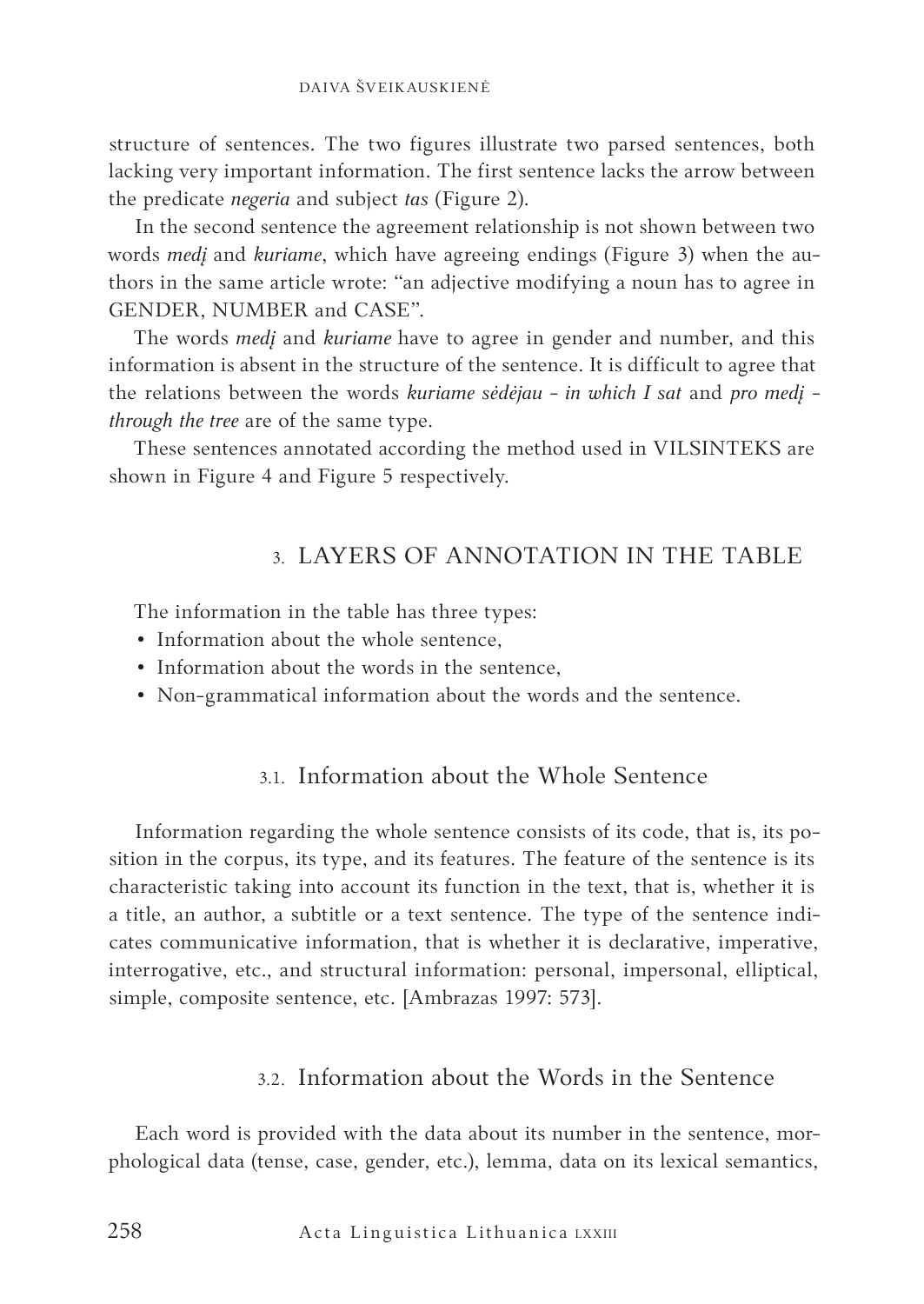syntactic function, direct syntactic relationships with other words in the sentence, and deep cases.

Since the word order in the Lithuanian language usually does not have any syntactic information, the features of lexical semantics are very important for identifying its syntactic function. The noun in the accusative case with the feature of time is an adverbial modifier and without it – an object. If two nouns in the accusative case appear in the sentence the feature of the lexical semantics is sometimes the only criterion, which allows one to decide the syntactic function.

# 3.3. Non-grammatical Information about the Words and the Sentence

The stylistic information about the word is given in the table. It helps to choose the right equivalent in the other language when translating the word.

The antecedent of the pronoun is necessary. Mille, Wanner and Burga [2012: 5] describe coreferential structure, which links the pronoun with its antecedent in one sentence. The Lithuanian treebank provides the information about the antecedent of the pronoun if it is outside the sentence too. It is very important for translation because the gender of the noun (or pronoun accordingly) may differ in various languages. For example, the Lithuanian sentence *Ji buvo graži* has three translations into German. If it is "a girl", the right translation is *Es war schön*. If it is "a cat" the right translation is *Sie war schön*, and if it is "a day", the right translation is *Er war schön*. All three pronouns in Lithuanian are feminine because all three nouns are feminine, whereas in the case of the German language this pronoun has three different equivalents taking into consideration the noun it replaces.

The table contains the missing words in elliptical sentences and the omitted subject, which is expressed by a personal pronoun. It is very often the case in the Lithuanian language. We can guess it from the ending of the verb. The copula of the predicate in the present tense is usually omitted too, so the table contains these missing words.

Acronyms are represented in full words in the table.

The numbers are additionally represented in the table by numerals and numerals by numbers because the lexical expression of numbers in various languages may differ.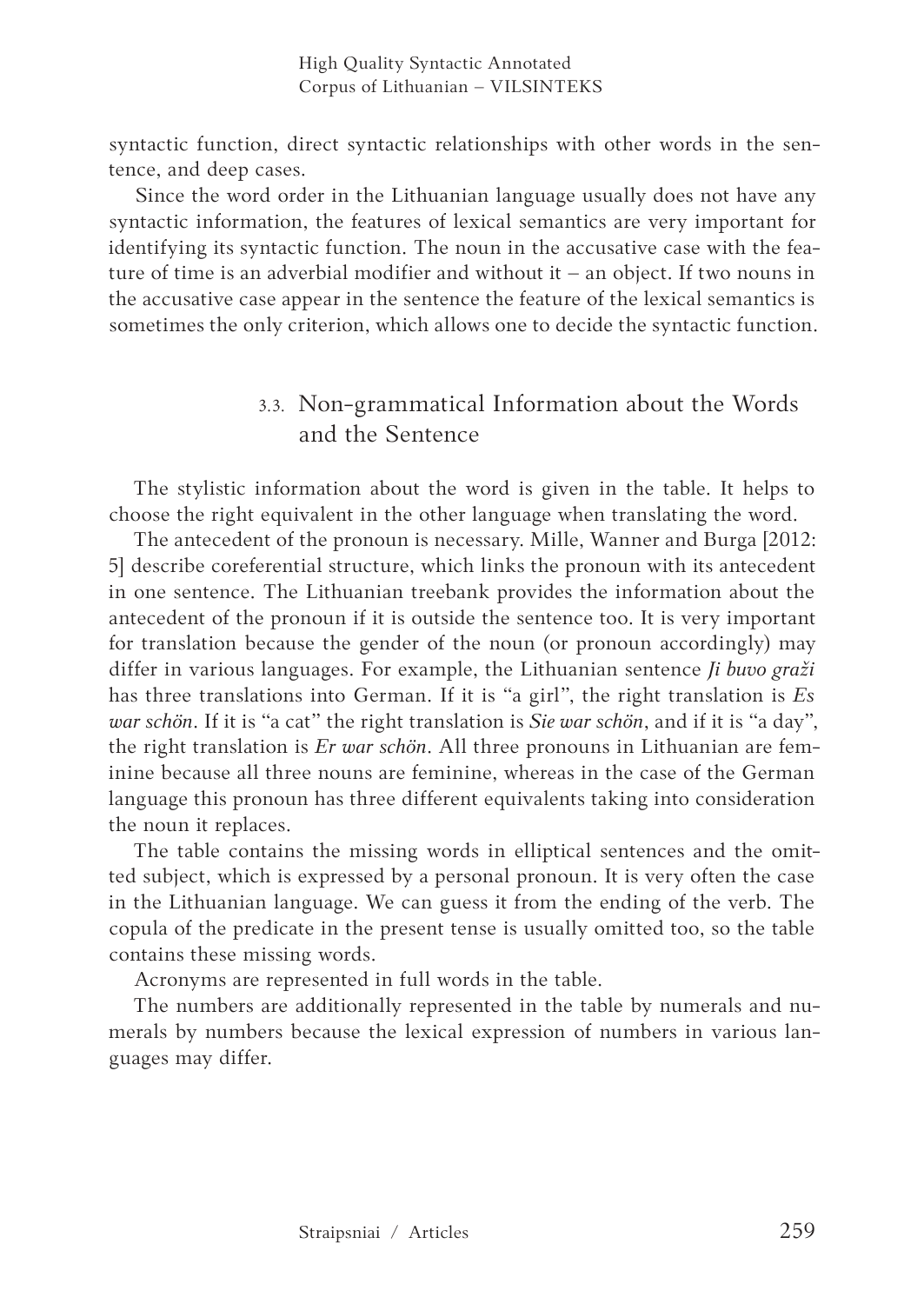# 4. TYPES OF INFORMATION IN THE SYNTACTIC STRUCTURE

In the syntactic structure the sentence is divided at the first stage into a noun group, a verb group and the sentence-end character. The Lithuanian language has a free word order and sometimes the sentence-end character is the only means by which to determine the type of the sentence, i.e. whether it is a declarative or interrogative sentence, for example, *Tu šiandien laimėjai prizą.* – *You have won a prize today.* and *Tu šiandien laimėjai prizą?* – *Have you won a prize today?.* Figure 6 shows the syntactic structure of the interrogative sentence. The translation of the sentence is chosen according to the sentence-end character. Furthermore, the structure of the sentence is represented using dependency grammar. The head of the subject group is the subject and below are depicted the words that expand it, and the head of the predicate group is the predicate with the subordinated words located below.

Other two fields, which are very important for annotating the Lithuanian corpus, are the type of the syntactic relations between the words and semantically irresolvable word groups.



FIGURE 6. Syntactic structure of the interrogative sentence *Tu šiandien laimėjai prizą? – Have you won a prize today?*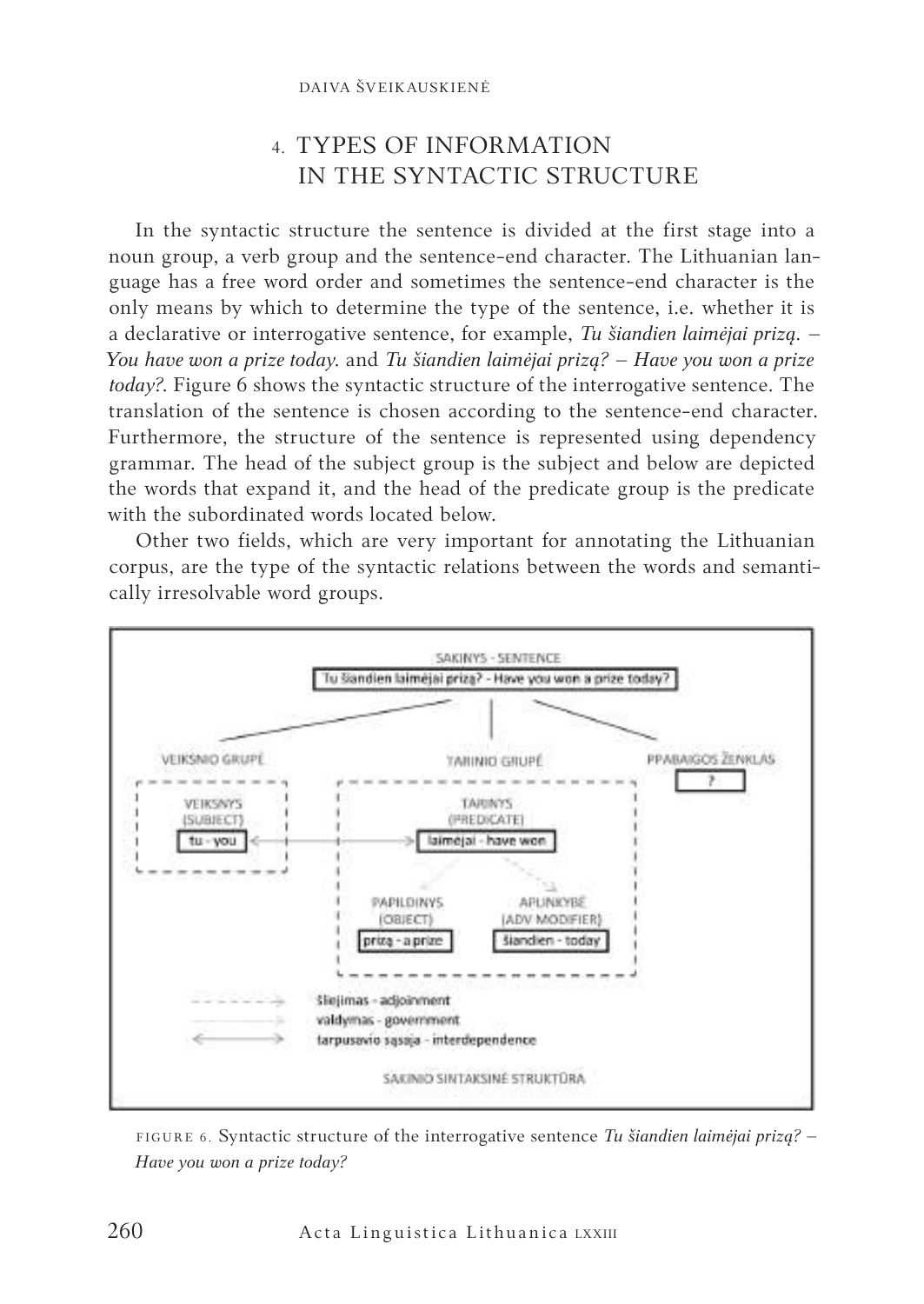High Quality Syntactic Annotated Corpus of Lithuanian – VILSINTEKS

### 4.1. Type of Syntactic Relation

The Lithuanian language has a considerable amount of inflexions. Thus it is very important to represent the information about the type of the syntactic relations because they are often expressed by word endings. The Lithuanian language has three types of syntactic relationships: interdependence between the subject and the predicate, coordination between two or more words of equivalent syntactic status in the sentence, and subordination between two words of which one determines the ending of the other. Subordination is divided into government, agreement and adjunction [Ambrazas 1997: 478]. Each type of syntactic relation is depicted in the structure with a different color. Interdependence is represented by a lilac bi-directional arrow because both words decide the form of one another; coordination – a yellow line without direction because the words have no influence on the form of one another; government  $-$  a blue unidirectional small dotted arrow; agreement – a red unidirectional arrow; and adjoinment – a green uni-directional large dotted arrow. Prepositions, conjunctions or punctuation marks are represented as labels of the arrows between the words. Figure 7 shows the example of the sentence with conjunction.



FIGURE 7. Syntactic structure of the sentence with conjunction *Laukais, miškais ir kalvomis ateina saulėtas ruduo. – Through fields, forests and hills the sunny autumn comes.*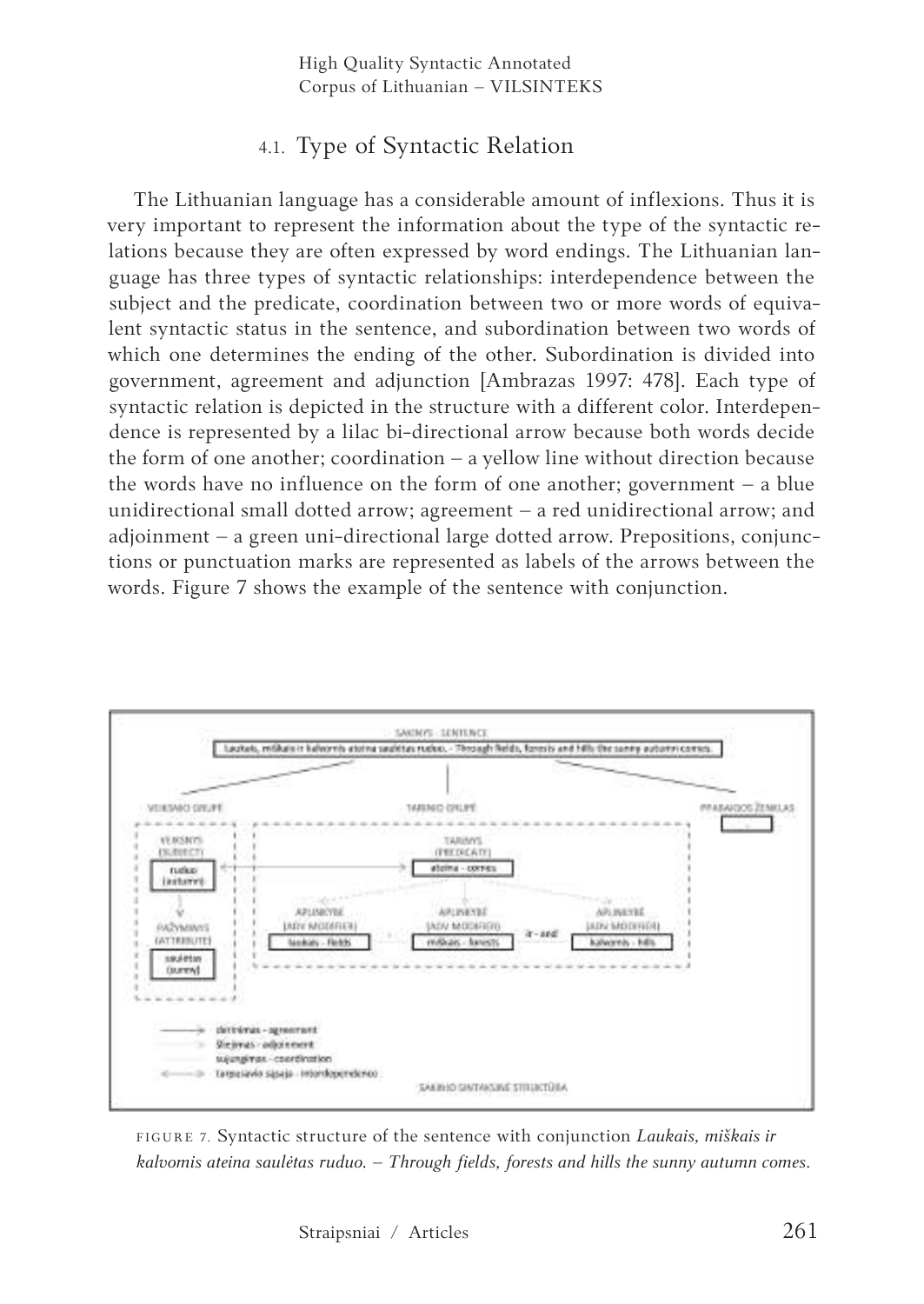#### DAIVA ŠVEIKAUSKIENĖ

## 4.2. Semantically Irresolvable Word Groups

A semantically irresolvable word group is a word combination in which one word can expand another word only when they are together and the dependent word can expand the whole group only. The relation of one word from that group with the expanding word has no meaning. Mel'chuk describes a similar case observed in the Russian language [Mel'chuk 2006: 37]. An irresolvable word group is placed into one box by representing syntactic relationships within. Figure 8 shows the syntactic structure of the sentence with an irresolvable word group: *Penkis tūkstančius hektarų žemės valdantis ūkininkas pigiai parduoda šviežias daržoves. – A farmer owning five thousand acres of land sells cheap fresh vegetables.* The verb *valdyti – 'to own'* is transitive in the Lithuanian language and requires the accusative, thus the word *tūkstančius-'thousand'* is in the accusative case. Numerals require the genitive case in Lithuanian, and that is why the word *hektarų-'acres'* is in the genitive case. The farmer semantically does not own 'thousand', though the word *thousand* is in the case controlled by the participle *valdantis-'owning'*. Rather, he owns acres, that is, the word which is in the genitive case, i.e. in the case controlled by numeral *thousand*. Consequently, the word group *tūkstančius hektarų '-thousand acres'* is semantically irresolvable and therefore both words are located in one box in the syntactic structure of the sentence. The word *five* is an attribute of the word *thousand,* so it is located in the same box. The non-agreeing attribute *žemės* – '*of land'* expands the whole box, that is, the whole word group, which is located in the box, and may be replaced by other non-agreeing attributes, for example: *five thousand acres of forest*. Thus, the semantically irresolvable word group is considered one lexical unit.

Word combinations of numerals (*five* and *thousand*) have dual syntactic relationships: agreement and government. The case of the word 'thousand' (whose ending is determined by the government of the verb) determines the ending of the word 'five' – they must have agreeing endings (*jis valdo penkis tūkstančius hektarų – he owns five thousand acres*, but *penkiems tūkstančiams hektarų jis sunaudojo 10 tonų trašų – he used 10 tons of manure for five thousand acres*) and lexeme 'five' governs the word 'thousand', i.e. requires a certain ending for it. For example, in the word groups *he owns five thousand acres (jis valdo penkis tūkstančius hektarų)* and *he owns twenty thousand acres (jis valdo dvidešimt tūkstančių hektarų)* the word *thousand* has different endings in the Lithuanian language. That is why it is very important for us to depict all types of syntactic relations very precisely.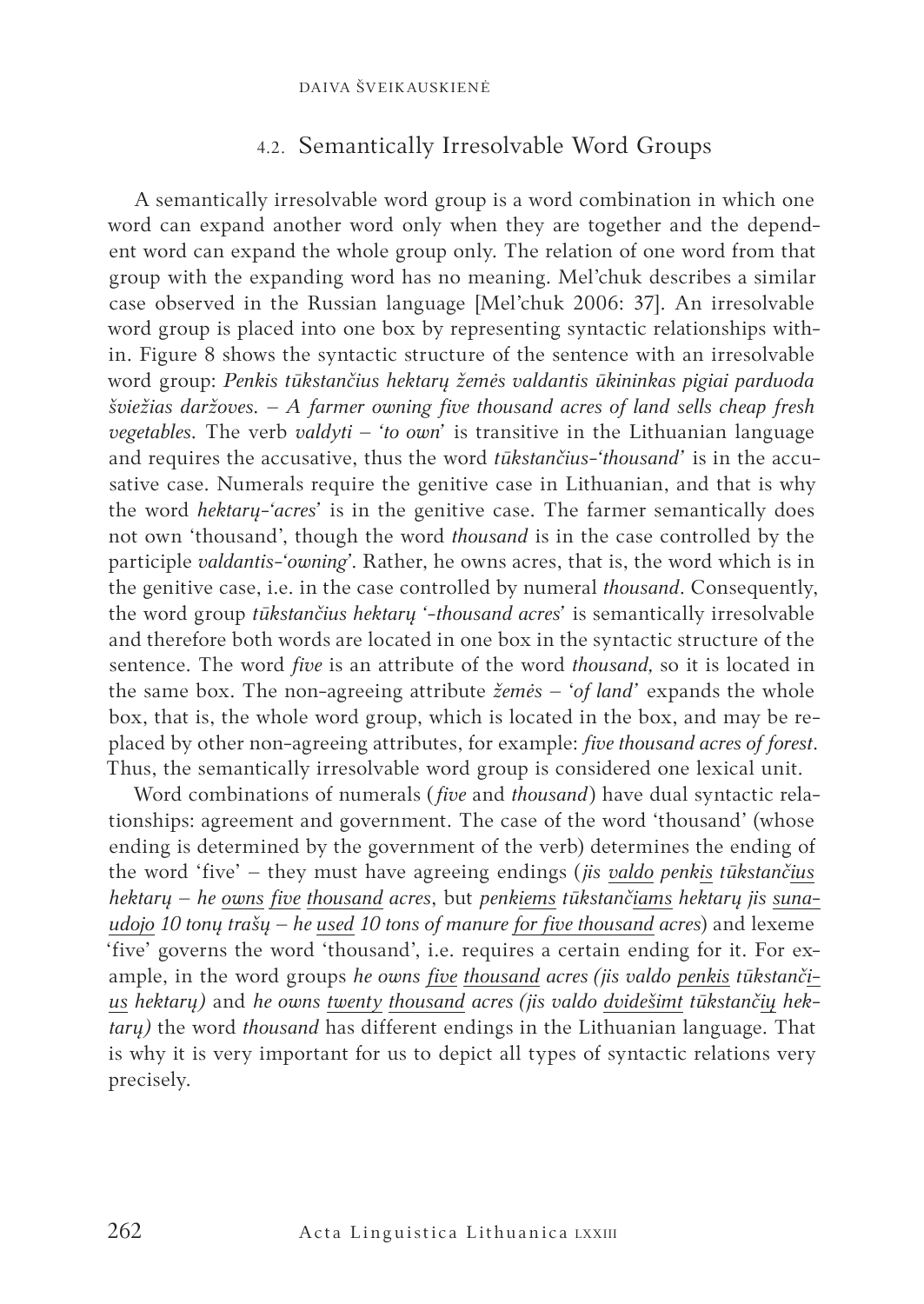#### High Quality Syntactic Annotated Corpus of Lithuanian – VILSINTEKS



FIGURE 8.Syntactic structure of the sentence with a semantically irresolvable word group *Penkis tūkstančius hektarų žemės valdantis ūkininkas pigiai parduoda šviežias daržoves (Farmer owning five thousand acres of land sells cheap fresh vegetables)*

# 5. THE AIMS OF ANNOTATION

The statistical method of natural language processing, especially when used in machine translation, does not produce satisfactory results for the Lithuanian language. Statistical parsing does not provide exhaustive information either. Moreover, the software created for other languages does not give sufficient results for the Lithuanian language. V. Daudaravičius worked for a long time on the automatic syntactic analysis of the Lithuanian language and wrote the following: "Naivu manyti, kad metodai, kurie sėkmingai taikomi anglų kalbai, tinka ir kitoms kalboms. – It is naive to think that the methods, which are successfully used for the English language, are suitable for other languages too." [Daudaravičius 2012: 3].

The goal of VILSINTEKS is to collect reliable comprehensive information about the grammar of the Lithuanian language in praxis. With high quality automatic syntactic analysis created via a non-statistical approach, non-statistically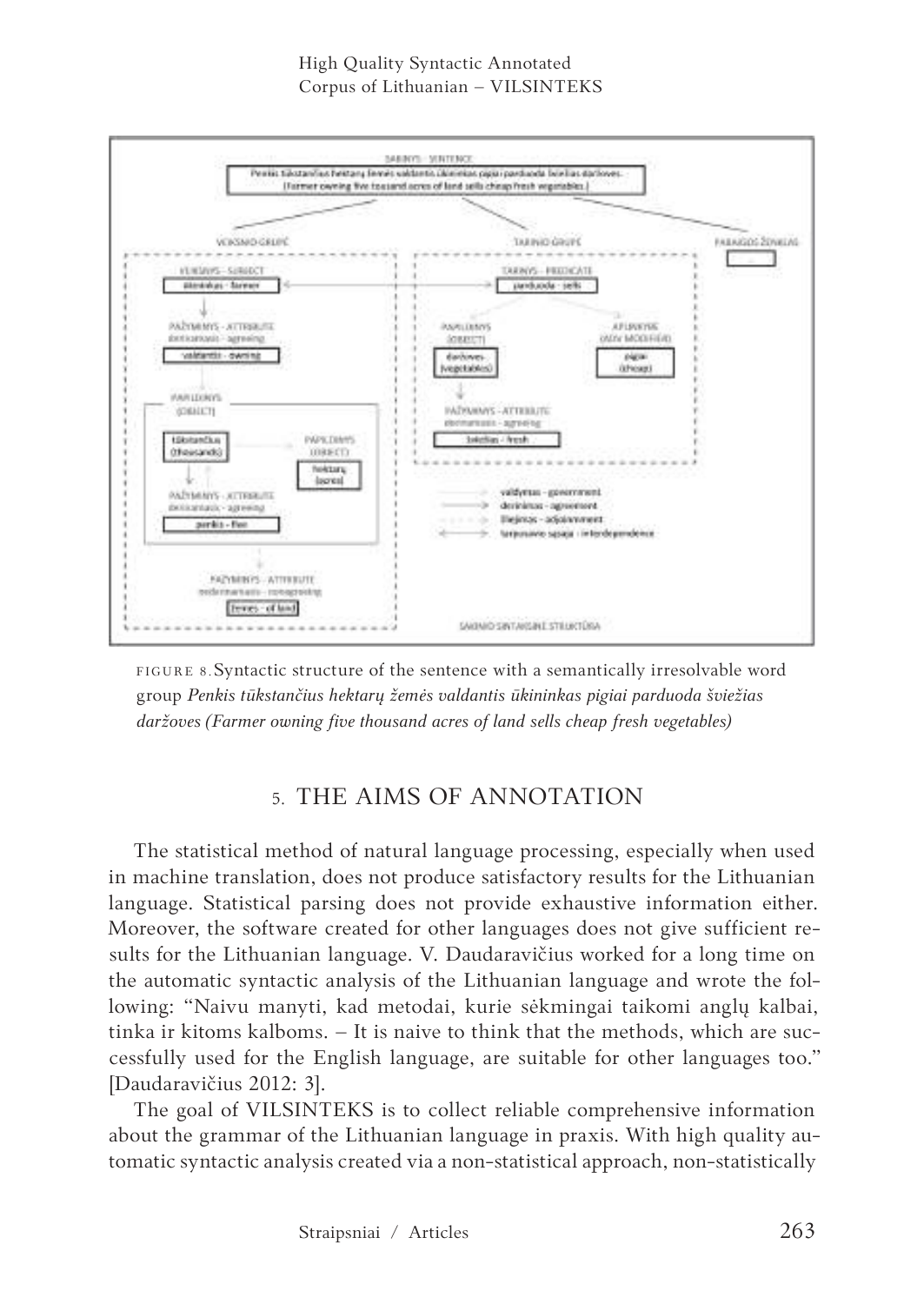based machine translation systems are enabled, especially in the generation of Lithuanian sentences.

VILSINTEKS seeks to reflect specific features of the Lithuanian language. Exhaustive information about Lithuanian sentences will be provided in an obvious representation for the general usage. The annotated corpus will be freely accessible on the Internet. Currently, one can get examples of the sentences with the given word by using the text corpus created in Vytautas Magnus University. VILSINTEKS will provide examples of the syntactic structure with the given features, for example, a simple sentence with the pronoun as a subject, and others. The application of the Russian corpus is similarly described: it can be used in the mode of the search for examples, which illustrate the given linguistic phenomenon [НКРЯ –National Corpus of the Russian Language]

The first 500-1000 sentences of 2 million words in the corpus of contemporary Lithuanian language (journalism) will be annotated manually. Later, the annotation will be semi-automatic. The automatic syntactic analysis of the Lithuanian language thus created will be used for the annotation with the follow-up human review.

During the annotation process the software will be improved with due regard to the mistakes identified. The most important task is to prepare a well-functioning automatic syntactic analysis of the Lithuanian language, which can be used by the creation of a transfer machine translation system. Using the TRANSFER method, the second step is the syntactic analysis. It can be expected that the syntactic annotation of the corpus will serve to improve the automatic syntactic analysis.

Excel tables are used for annotation because they give the obvious representation and it is easy to get the XML format from Excel tables. The VILSINTEX information will be freely accessible in XML format too. Thus, it can be used for statistical research on the Lithuanian language and for information retrieval about the grammar of Lithuanian, among other uses.

### 6. CONCLUSIONS

The graph is used for the syntactic structure of Lithuanian sentences because a tree cannot reflect all the syntactic information which a Lithuanian sentence contains. Two examples of statistical annotation show the insufficiency of the tree for representing the syntactic structure of Lithuanian sentences.

A twofold annotation is used for the Lithuanian corpus: the table describes the exhaustive information about the sentence and its words, and syntactic structure of the sentence is represented in a picture.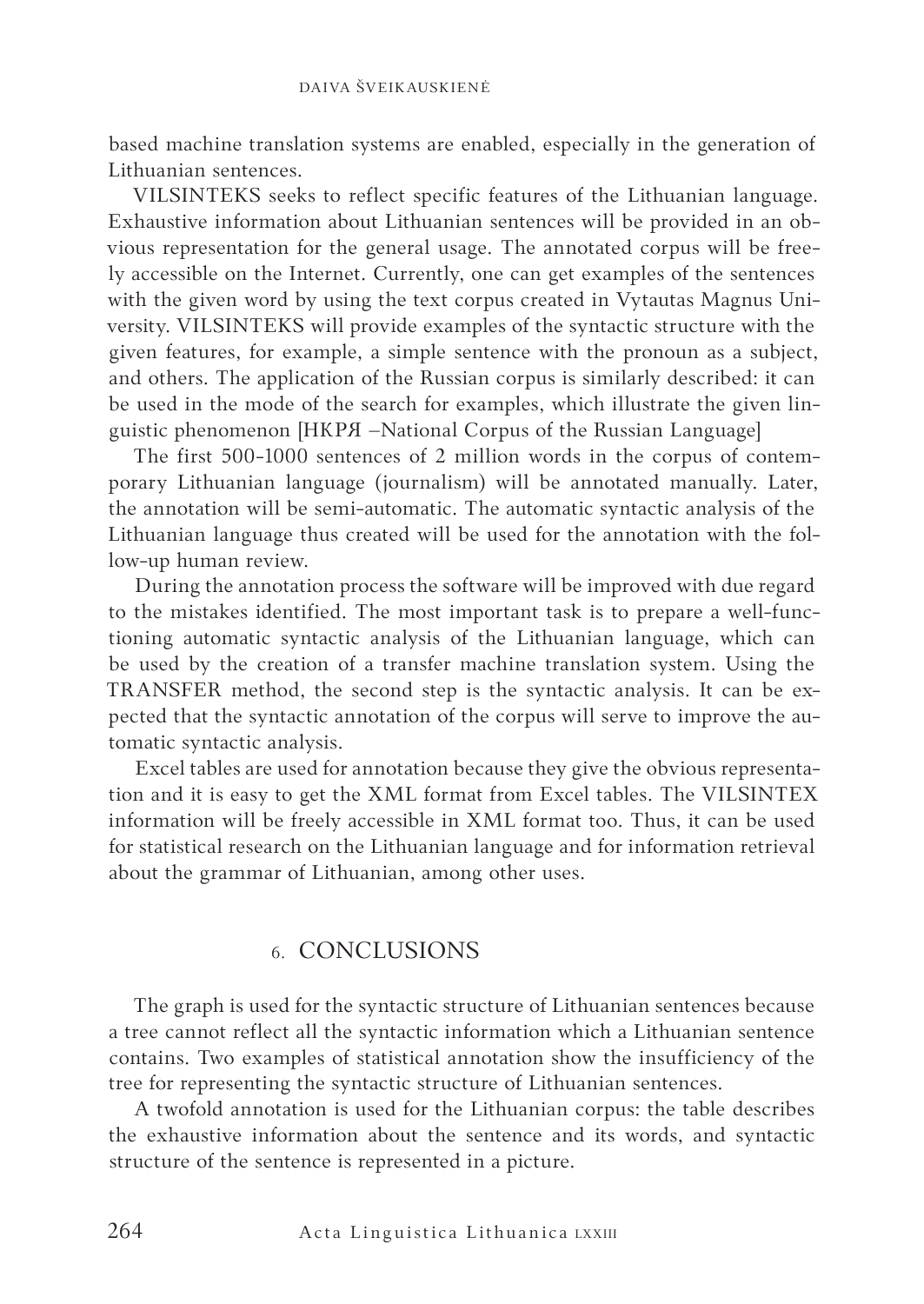In the table the information represented is of three types: information about the whole sentence (interrogative, elliptical, impersonal); the information about each word of the sentence (morphologic, syntactic and semantic data); and non-grammatical information (missing words of elliptical sentences, antecedent of pronoun inside and outside the sentence, number expression of numeral and vice versa, full word correspondents of acronyms).

The syntactic structure of the Lithuanian sentence is divided at the first stage into three parts: the subject group, the predicate group and the sentence-end character. The last one is very important because in some cases it is the only criterion which permits a decision as to the type of the sentence (declarative or interrogative).

Syntactic relations are depicted in the syntactic structure of the sentence with different colors and style of line according the type of relation.

Semantically irresolvable word groups are located in one box by representing the syntactic relationships within.

The goal of VILSINTEKS is to provide exhaustive and reliable information about Lithuanian sentences. It can be used for the statistical research of the Lithuanian language, and for the information retrieval regarding the Lithuanian grammar. It can also be of service by creating a non-statistical machine translation system.

VILSINTEKS aims to collect the grammatical information about the Lithuanian grammar in praxis.

The first sentences are annotated manually. Later, the annotation will be semi-automatic. Excel tables are used for annotation because they give the obvious representation for human usage, and the annotated corpus will be freely accessible on the Internet. It is easy to get the XML format from Excel tables. The VILSINTEKS information will be freely accessible in XML format too. Thus, the information of VILSINTEKS can be used for statistical research of the Lithuanian language and for the information retrieval about Lithuanian grammar.

### REFERENCES

Allen James 1987: *Natural Language Understanding.* Amsterdam: The Benjamin/ Cummings Publishing Company.

Ambrazas Vytautas 1997: *Dabartinės lietuvių kalbos gramatika.* Vilnius: Mokslo ir enciklopedijų leidybos institutas.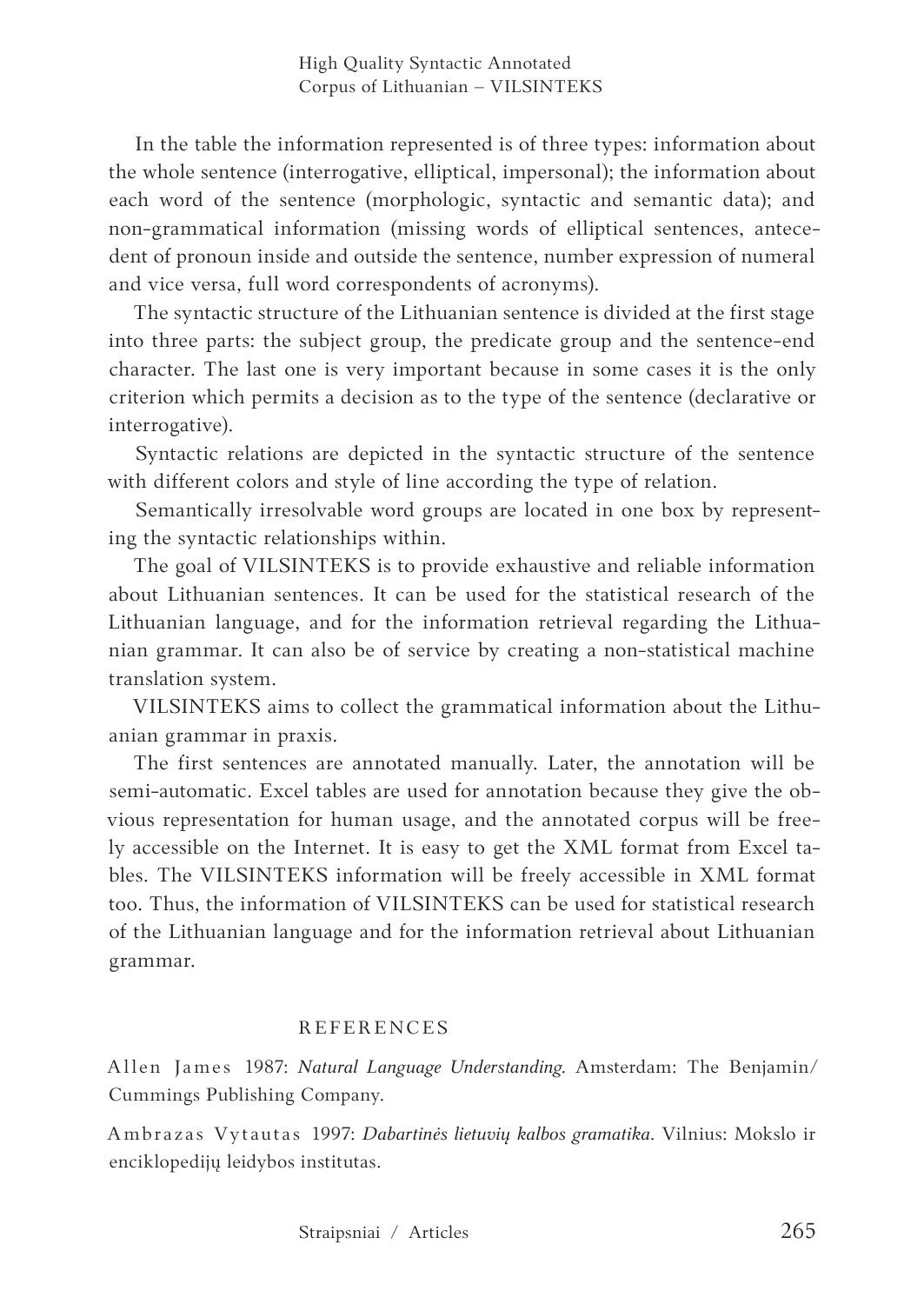#### DAIVA ŠVEIKAUSKIENĖ

Atwell Eric, Demetriou George, Hughes John, Schiffrin Amanda, Souter Clive and Wolcock Sean 2000: Comparing linguistic interpretation schemes for English corpora. – *ICAME* 24, 7–24.

Church Kenneth Ward 1988: A Stochastic Parts Program and Noun Phrase Parser for Unrestricted Text. – ANLC '88: Proceedings of the second conference on Applied natural language processing. Association for Computational Linguistics Stroudsburg, PA, 136–143.

Daudaravičius Vidas 2012: *Teksto skaidymas pastoviųjų junginių segmentais*. Daktaro disertacijos santrauka. Kaunas: Vytauto Didžiojo universitetas.

Hajič Jan, Böhmová Alena, Hajičová Eva and Hladká Barbora Vidová 2000: The Prague Dependency Treebank: A Three-Level Annotation Scenario. – Treebanks: Building and Using Parsed Corpora, ed. by A. Abeillé. Amsterdam: Kluwer, 103–127.

Kay Martin, Gawron Mark, J. and Nor vig Peter 1994: *Verbmobil: A Translation System for Face-to-Face Dialog.* Stanford: CSLI.

Kapočiūtė-Dzikienė Jurgita, Krupavičius Algis, Nivre Joakim 2013: Lithuanian Dependency Parsing with Rich Morphological Features. – *Proceedings of the Fourth Workshop on Statistical Parsing of Morphologically Rich Languages.* Seattle, Washington, USA, 18 October, 12–21.

Köhler Reinhard 2012: Quantitative Syntax Analysis. – *Quantitative linguistics* 65, ed. by Reinhard Köhler, Gabriel Altmann, Peter Grzybek. De Gruyter Mouton.

Mille Simon, Wanner Leo and Burga Alicia 2012: Treebank Annotation in the Light of the Meaning-Text Theory. – *Linguistic Issues in Language Theory* 7(16),  $1 - 12$ .

Swamy M.N.S, Тhulasiraman K. 1981: *Graphs, Networks, and Algorithms.* New York, Chichester Toronto: Willey Interscience publication.

Šveikauskienė Daiva 2005: Graph Representation of the Syntactic Structure of the Lithuanian Sentence. – *Informatica* 16(3), 407–418.

Vaišnienė Daiva, Zabarskaitė Jolanta 2012: The Lithuanian Language in the digital age. – *META-NET White paper series*, ed. by Georg Rehm, Hans Uszkoreit. Berlin, Heidelberg: Springer-Verlag.

НКРЯ – *Национальный корпус русского языка 2003–2013*. Prieiga internete: http:// www.ruscorpora.ru/corpora-usage.html